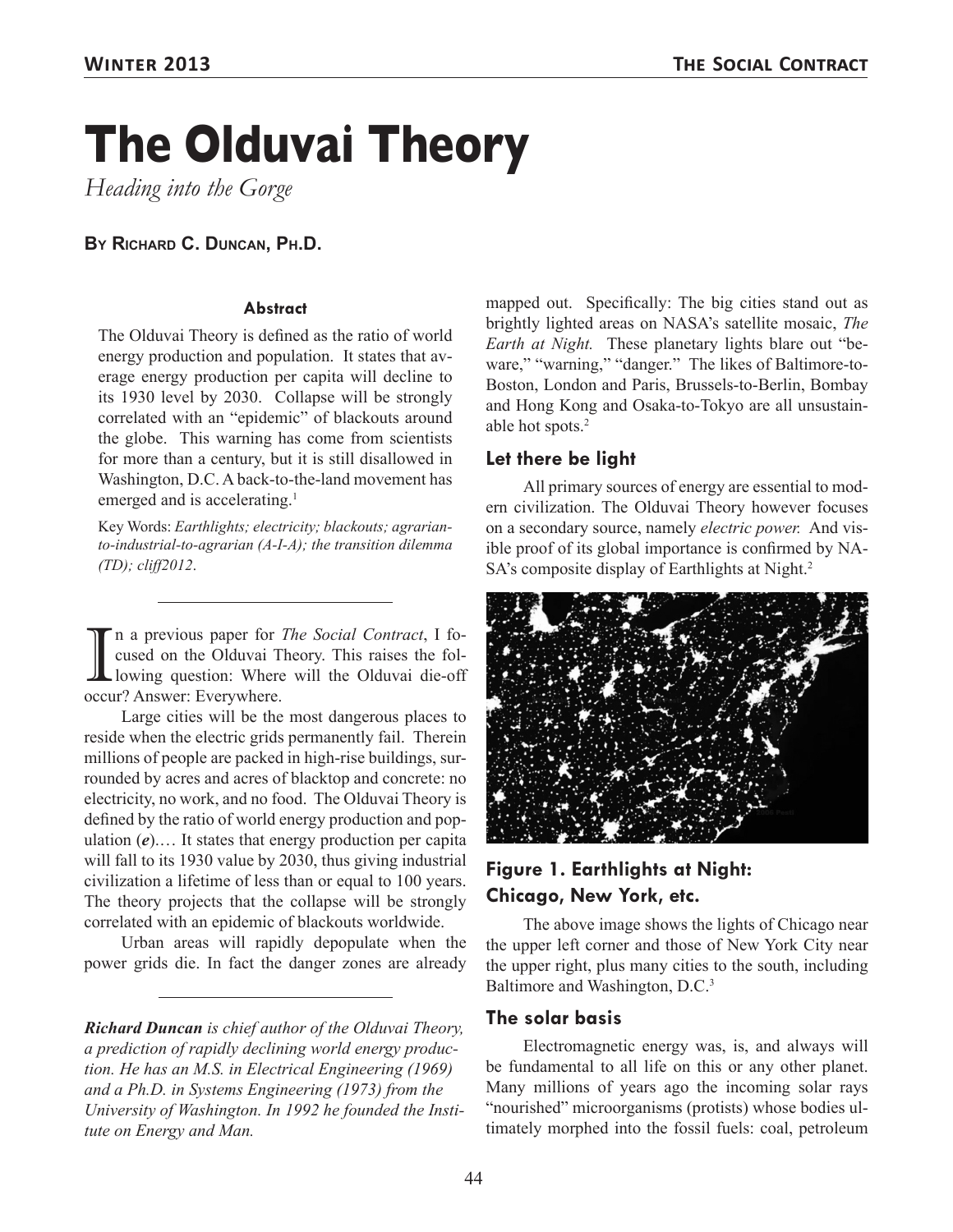and natural gas. Then about 150 years ago we learned how to turn fossil fuels back into electromagnetic energy. Enter a boy named Tom.

#### **Thomas Alva Edison (1847-1931, USA)**

In 1882 Thomas Edison's Pearl Street Station in New York was the forerunner of global electrification. (3) An artist's rendition of Edison's station appears on the Web.<sup>4</sup>

… Thomas Edison was more responsible than any one else for creating the modern world… No one did more to shape the physical/cultural makeup of present day civilization… Accordingly, he was the most influential figure of the millennium.

The benefits of electric power were immediately obvious:

Electricity was good for more than just light and transit. Cheap, plentiful electricity would attract industries, jobs and prosperity. City Light isn't just a utility; it's a "city builder."<sup>5</sup>

#### **Henry Adams (1838-1918, USA)**

Henry Adams was Chairman of the Department of History at Harvard University for six years and a celebrated resident of Washington, D.C. His lifelong goal was to discover a succinct *law of history*. It was at the Chicago World's Fair in 1893 — the campus blazing with electric light — where he hypothesized, "Incandescent lighting and electric power will soon destroy industrial civilization."

The new American — the child of incalculable coal power, electric power, and radiating energy, as well as of new forces yet undetermined — must be a sort of god compared with any former creation of nature.… The new forces would educate…. The law of acceleration was definite…. No scheme could be suggested to the new American, and no fault needed to be found, or complaint made; but the next great influx of new forces seemed near at hand, and its style of education promised to be violently coercive.… Forces totally new would accelerate society into chaos and ruin.<sup>6</sup>

## **M. King Hubbert (1903-1989, USA)**

Dr. M. King Hubbert in 1948 depicted an Agrarian-to-Industrial-to-Agrarian (*A-I-A*) scenario as a possibility for the world's economy**.**

## **Figure 2. Agrarian-to-Industrial-to-Agrarian (***A-I-A***)**

Figure 2 shows the middle 20,000 years of Hubbert's Frame #3. His reference year is zero, designating 1949, the year his paper was published.



#### **Time perspective**

The consumption of energy per capita after having risen very gradually from 2,000 to possibly 10,000 kilogram calories per day is seen to increase suddenly to a maximum value of several times the greatest previous value. Again it is physically possible to maintain the high value, indicated by Curve 1, on a stable basis for an indefinite period of time from current energy sources, … It is also possible, however, that through cultural degeneration this curve may decline, as in Curve 2, to the subsistence level of our agrarian ancestors.…

It is clear, therefore, that our present position on the nearly vertical front slopes of these curves is a precarious one, and that the events, which we are witnessing and experiencing, far from being "normal," are among the most abnormal and anomalous in the history of the world.…

Among the inevitable characteristics of this future will be the progressive exhaustion of the mineral fuels, and the accompanying transfer of the material elements of the earth from naturally occurring deposits of high concentration to states of low concentration…

## **Fred Hoyle (1915-2001, UK)**

Sir Fred Hoyle in 1963 gave a series of lectures wherein he stated:

It has often been said that, if the human species fails to make a go of it here on the Earth,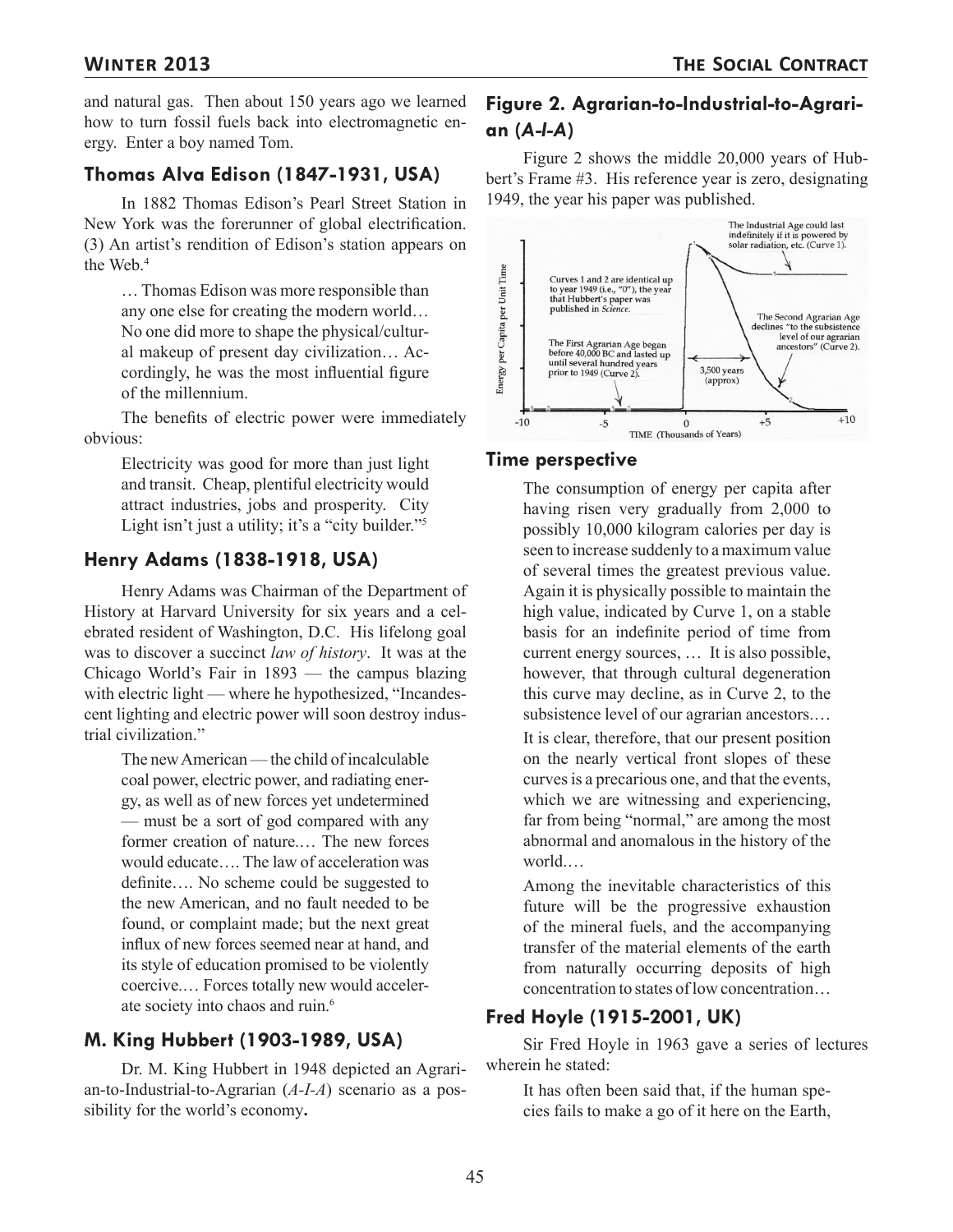some other species will take over the running. In the sense of developing intelligence this is not correct. We have, or soon will have, exhausted the necessary physical prerequisites so far as the planet is concerned. With coal gone, oil gone, high-grade metallic ores gone, no species however competent can make the long climb from primitive conditions to highlevel technology. This is a one-shot affair. If we fail, this planetary system fails so far as intelligence is concerned.… (p. 64)

If the world population is not stabilized… nothing but pain and grief will follow. The future will then indeed be based on our cries of agony. (p. 69)

#### **Roberto Vacca (Italy)**

Roberto Vacca is a member of the Club of Rome. His book, *The Coming Dark Age,* theorizes that industrial nations are increasingly at risk because of their dependence on complex and sensitive systems such as the electric power grids.

Such critical situations as I have described [e.g., blackouts] develop gradually, and are contributory prerequisites of graver crises that will come more precipitately. These are our real interest and concern, for they will be an integral part of that ultimate avalanche of a breakdown, which will initiate a new dark age. (p. 65)

And yet the probability that a crisis is on the way is strong and growing stronger in all great cities where people are densely congregated. … (p. 132)

Urban crisis will not be exclusive to New York; that particular megalopolis serves as our example of what will occur in every great metropolitan city. On the other hand, the vivid events here foreshadowed would not produce The Dark Age overnight; they would be, rather, the germinal beginning, disintegrating agent — of a profound breakdown of society and of civilization itself, as we know it.... (p. 137)<sup>7</sup>

#### **Jay W. Forrester (USA)**

Dr. Jay Forrester in 1971, at the request of *The Club of Rome,* built a world model "to understand the options available to mankind as societies enter the transition from growth to equilibrium."

What happens when growth approaches fixed

limits and is forced to give way to some form of equilibrium? We need have no fear that population will continue to rise forever.… If man does not take conscious action to limit population and capital investment, the forces inherent in the natural and social system will rise high enough to limit growth.… (p. 68)

Our greatest challenge now [i.e., in 1971] is how to handle the transition from growth into equilibrium. … The folklore and the success stories praise growth and expansion. But that is not the path to the future.… (p. 112)

Dr. Forrester didn't include the possibility of urban blackouts in the standard run of his model. Nonetheless, even without blackouts, the world population peaked in year 2023 and then declined by 28 percent in 2100. (Fig. 4-1, p. 70). In contrast, with blackouts the world population would likely decline by considerably more than 28 percent in 2100.

#### **Picture the Olduvai Theory**

I graphed the Olduvai Theory in 2001 by a steep upside curve, followed by a bumpy "plateau," then a brief "slide," and finally a steep "cliff," reproduced in Figure 3.



The curve from 1920 to 1999 is historic data, so that still stands. But the forecast from 2001 to 2011 is wrong because the value of energy per capita rose to 12.83 in 2011. However the *Olduvai cliff* remains at year 2012 as overpopulation, global warming, national bankruptcies, blackouts, etc. strike wide and deep.8

#### **Dennis Meadows (USA)**

Dr. Meadows in 1972 was one of the authors of *The Limits to Growth*. Therein he stated that there is still time for "the transition from growth to global equilibrium." But now he sees things differently:

In so far as I can tell, people who use the term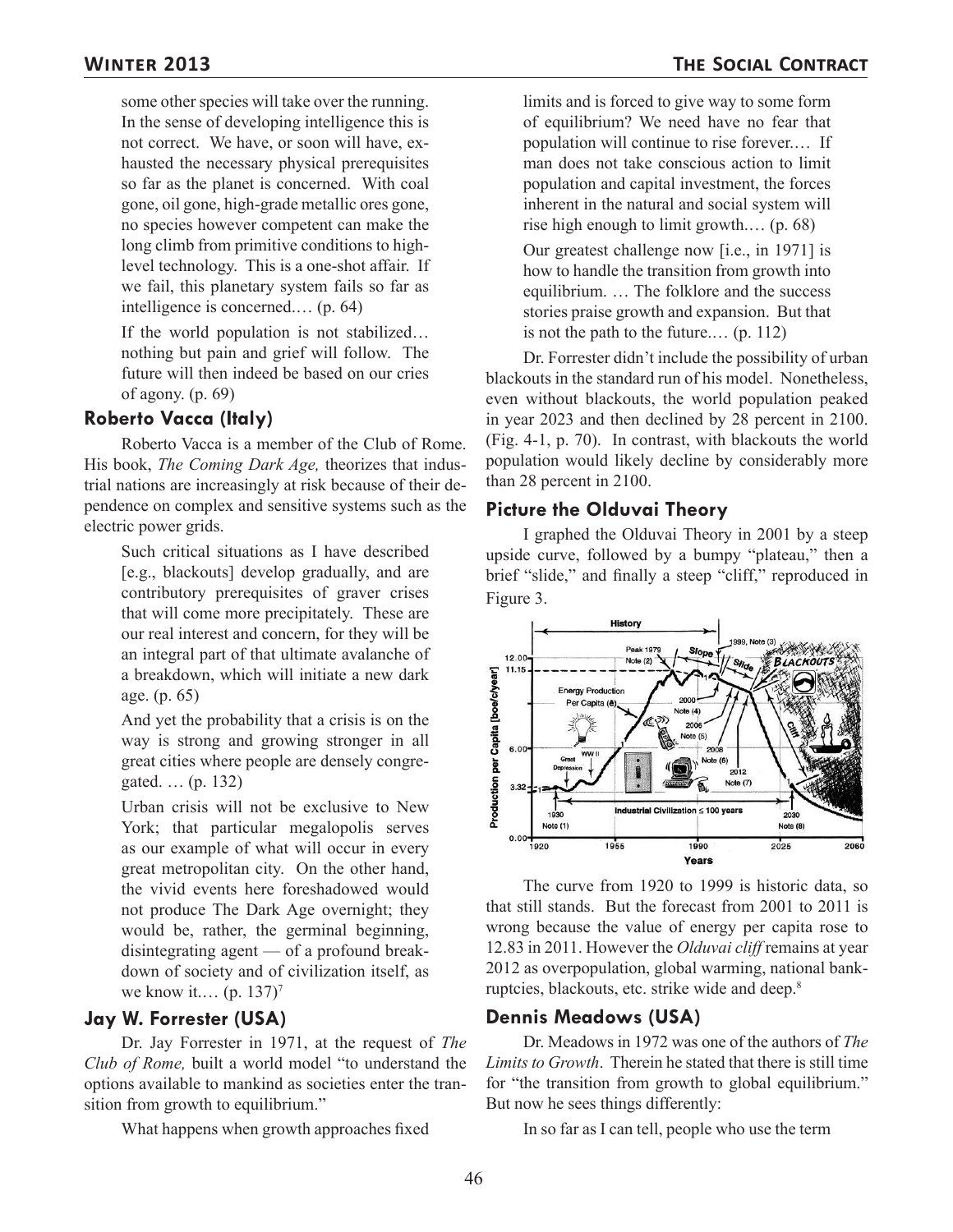[sustainability] mean, essentially, that this would be a phase of development where they get to keep what they have but all the poor people can catch up. Or, they get to keep doing what they've been doing, but through the magic of technology they are going to cause less damage to the environment and use fewer resources. Either way you use the term, it is just a fantasy.

It has probably been only in the last four or five years that it has become really clear to me that we just haven't got a chance of dealing with these issues in any kind of orderly way. … *Limits to Growth* is absolutely focusing on a bubble, a bubble in population and in material and energy consumption. …

Theoretically, resilience is the capacity of a system to absorb shocks and to continue functioning. … I am talking about coping with the permanent loss of cheap energy or the permanent change in our climate and what we can do at the individual, the household, the community, and the national level to ensure that … we will be able to pass through that period still taking care of our basic needs.

## **Walter Youngquist (USA)**

Dr. Youngquist is a geologist who has worked abroad and traveled in more than 70 countries where he studied the vital relationship of Earth resources to nations and populations. In January 2012, he noted:

I think your view of the future of electricity is very prescient — in that the scale of things is beyond what can be coped with — and blackouts are increasingly the mode in the United States, but already evident elsewhere.

The use of electricity defines civilization, as we know it today almost as much as is the use of oil.

Things continue to come apart everywhere famine in Africa because of too many people for a beaten-up environment to support, government debt rising in Europe and here as all the industrialized countries are living beyond their means. Frugality will arrive whether people like it or not. I see one statement saying that the U.S. standard of living has been in decline for several years. It can only get worse. Also we are making (and importing) people faster than we are making jobs. … The unemployment rate will never get back to the previous 5 percent. So what does government do to handle the unemployed? Spend more money it doesn't have to support a standard of living that cannot be supported. Social upheavals are ahead for sure.

We just don't have the resources on this finite Earth to sustain people in the lifestyles they have now — much less for those who would like to achieve that lifestyle.

Chaos is ahead as populations face a future of LESS.

And in May he continued:

Over history austerity has been the NORM. Recent prosperity for a few of us cannot last.

The world in general faces more austere times — a future of less!!! When the Greeks had to face it they rioted — to no avail. Many such social upheavals are to come as more and more people divide up declining and degrading resources. Roots of troubles are ahead as population rockets up to 10 billion—I cannot visualize that world!

## **Colin J. Campbell (Ireland)**

Dr. Campbell is a petroleum geologist and in February he spoke on the past and the future.

We have now passed the first decade of the Twenty-First Century and may again face radical changes. The success of the last Century has severely depleted the resources of the Planet, especially its critical energy supplies, suggesting that the *Industrial Age* has passed its peak to face contraction…

Looking ahead, it is evident that we enter the Second Half of the Oil Age, when this critical energy supply that fuels the modern world, including its military engagements, declines from natural depletion. Today, some 60 billion barrels of petroleum a year…support a population of 7 billion people, but by 2050 the supply will be sufficient to support no more than about half that number in their present way of life. It speaks of a radical change, with the transition likely to be accompanied by much tension, signs of which have already been seen.

We may see a return to regionalism with the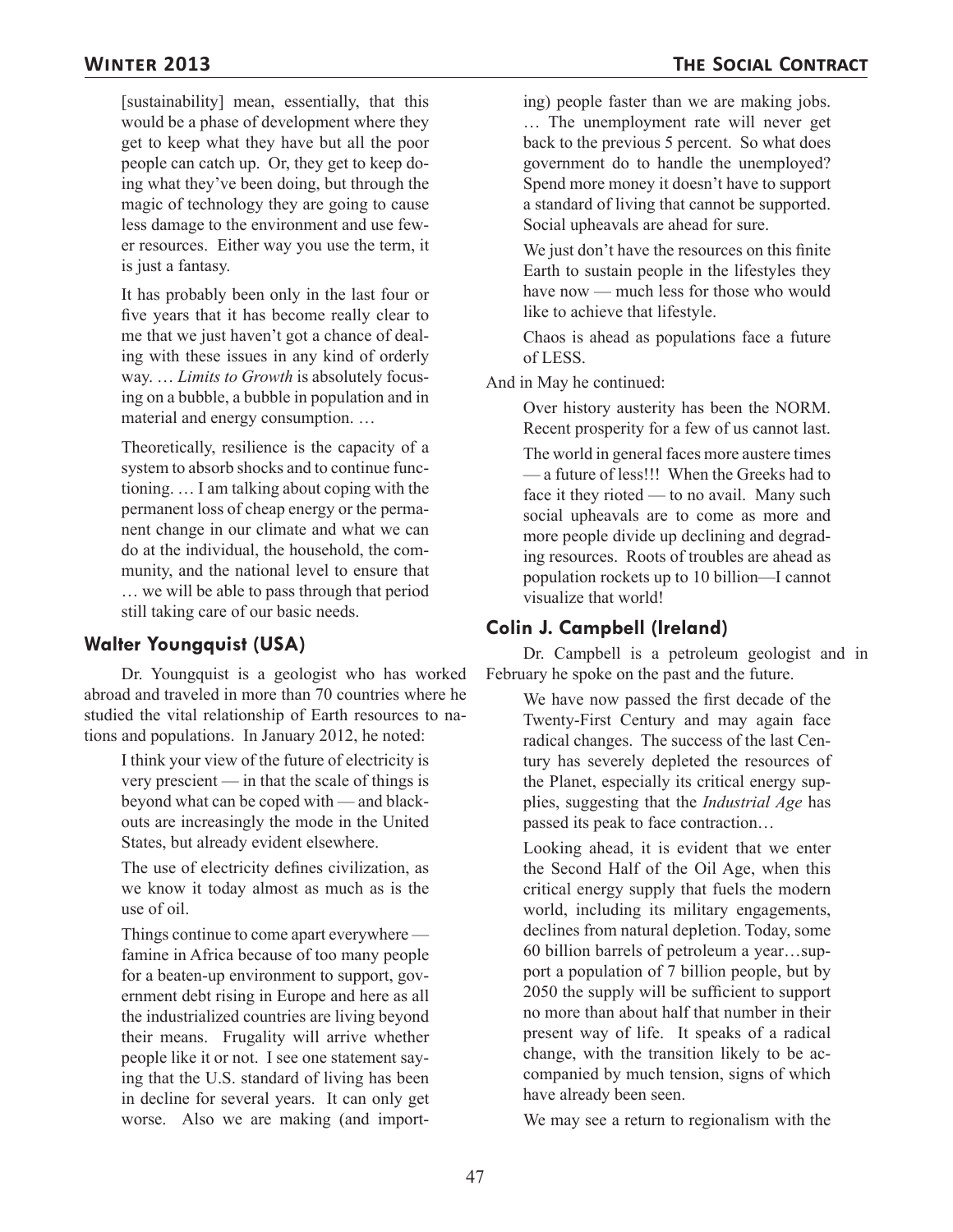development of local markets, even local currencies, and a new community spirit, as the imperial constructions of the past pass into history. As always, there will be winners and losers, with the winners being those who adapt better to the changing circumstances. The Transition Town Movement had its origins in Kinsale, Ireland but has now spread around the world setting an example of the new strategies to be followed.

#### **Transition towns and doomsday preppers**

The World is in terrible shape—including the U.S. The Olduvai Gorge looms.

We are living beyond our means and the Earth's natural resource credit card is maxxed out. Now what?

More and more people are quickly realizing that the Earth's resources that we depend upon, such as arable land, potable water, nonrenewable resources, are rapidly decreasing while the human population is rapidly increasing. This predicament has fostered the Transition Movement, the Preppers Network, and others to prepare.

(a) The Transition Movement is bringing together people that now live in nations, provinces, cities, and towns that are readying for whatever the future holds.

The Transition Town [comprises] vibrant, grassroots community initiatives that seek to build community resilience in the face of such challenges as peak oil, climate change and the economic crisis. The Transition Movement differentiates itself from other sustainability and environmental groups by seeking to mitigate these converging crises by engaging their communities in homegrown, citizen-led education, action, and multi-stakeholder planning to increase local self-reliance and resilience.…

• If we wait for governments, it'll be too little, too late.

• If we act as individuals, it'll be too little.

• But if we act as communities, it might just be enough, just in time.…

(b) The American Preppers Network is part of a fast-growing international movement organized by nations and regions.

It has formed alliances with independent affiliates such as *Pioneer Living Survival Magazine*, a homesteading and survival skills website which provides a range of advice for those who want to store extra food in case of a power cut, to those who want to embrace the "off-the-grid" lifestyle of America's western pioneers….

Today you're seeing average people taking smart moves and moving in intelligent directions to prepare for the worst. … Growing your own, self sustaining, doing as much as you can to make it as best as you can on your own… And it also means becoming more and more tightly committed to your neighbors, your neighborhood, working together and understanding that we're all in this together….

The *Golden Horde* describes the anticipated large mixed horde of refugees and looters that will pour out of the metropolitan regions when a catastrophe strikes. Thus the following dilemma arises.

The *Transition Dilemma (TD)* states: The more successful a Transition Town, the more danger its inhabitants face from the robbing and looting by the starving people fleeing the urban chaos. Thus to protect itself each Transition Town must have (a) a large part-time police force, (b) communications within each town and between the towns, and (c) guns and ammunition for a long siege.<sup>9</sup>

Blackouts are increasing because electric power systems are aging and expensive to upgrade and maintain. And if one-city blackouts occur for an extended period of time, this will cause chaos within that city. However, as the news spreads it is likely to cause more blackouts and turmoil in other cities.<sup>10</sup>

#### **Summary and conclusions**

In 1882 Thomas Edison brought electricity and affordable lighting to the world. In 1893 historian Henry Adams theorized that electric power would drive industrial civilization into overshoot and collapse. In 1949 M. King Hubbert published an agrarian-to-industrialto-agrarian (*A-I-A*) scenario. In 1963 Fred Hoyle forewarned that overpopulation would cause "our cries of agony." In 1971 Roberto Vacca foresaw "a new dark age" and used New York City as his example. In 1971 the standard run of Jay Forrester's world model showed that growth "is not the path to the future."

In 2012 three eminent scientists — Dennis Meadows, Walter Youngquist, and Colin Campbell — basically agree: "Chaos looms as the growing population faces a future of less."